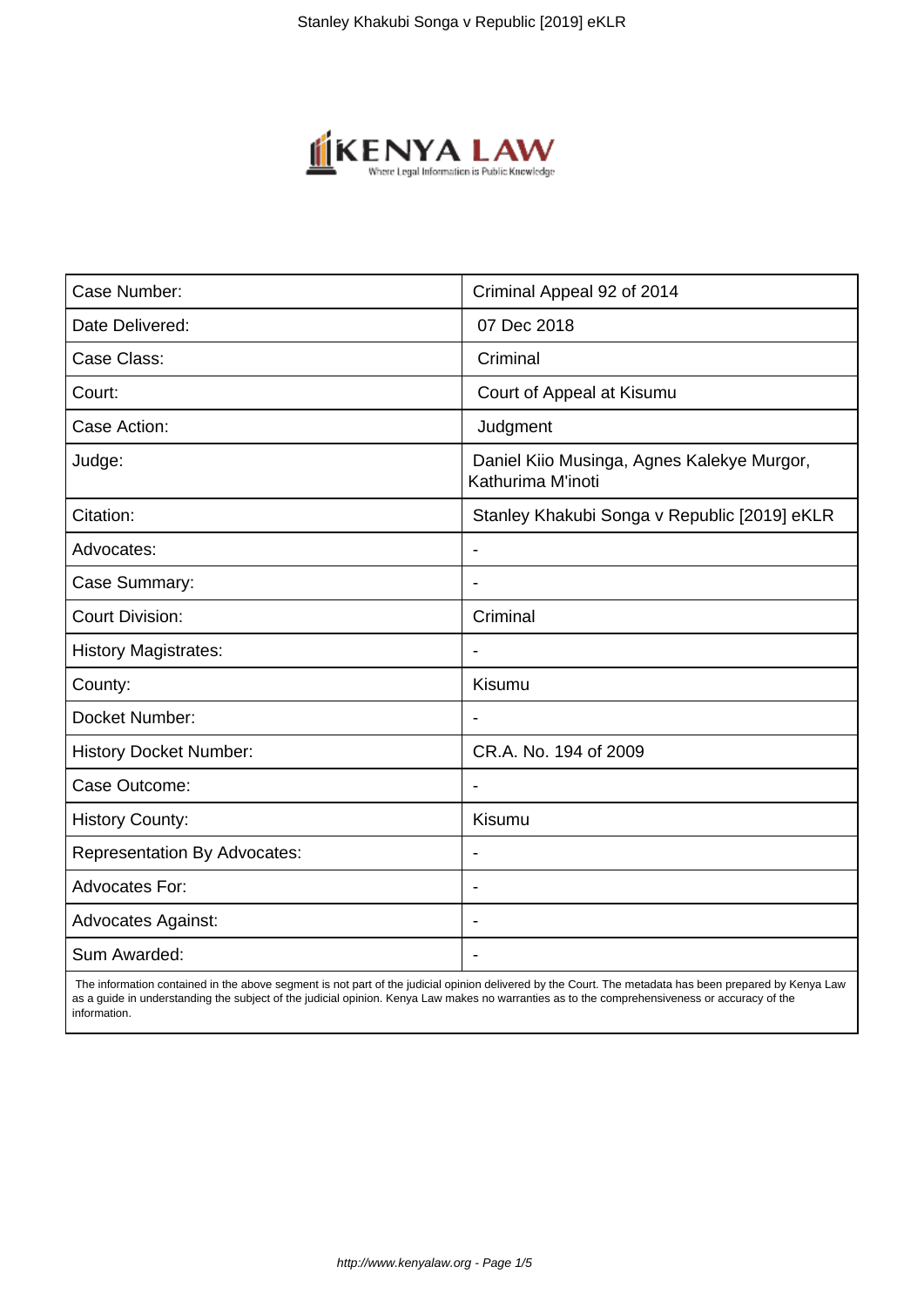## **IN THE COURT OF APPEAL**

### **AT KISUMU**

## **CORAM: MUSINGA, M'INOTI & MURGOR JJ.A)**

#### **CRIMINAL APPEAL NO.92 OF 2014**

## **BETWEEN**

**STANLEY KHAKUBI SONGA.........................................................APPELLANT**

## **VERSUS**

**REPUBLIC.......................................................................................................RESPONDENT**

*(Appeal from the judgment of the High Court of Kenya at Kisumu*

*(Chitembwe and Thuranira, JJ.) dated 7th June 2012*

*in*

*H.C. CR.A. No. 194 of 2009)*

**\*\*\*\*\*\*\*\*\*\*\*\*\*\*\*\*\*\*\***

#### **JUDGMENT OF THE COURT**

The *appellant, Stanley Khakobi Songa,* is aggrieved by the judgment of the High Court *(Chitembwe* and *Thuranira, JJ.*) dated 7th June 2012, which dismissed his appeal against conviction and sentence of death for the offence of robbery with violence contrary to section 296 (2) of the Penal Code. The conviction and sentence were entered on 20<sup>th</sup> November 2009 by the Chief Magistrate's Court, Kakamega.

It was alleged in the trial court that on 24<sup>th</sup> December 2008, at *Simuli village* in the present *Kakamega County*, the appellant, jointly with others not before the court, and being armed with dangerous weapons, to wit, swords and *rungus*, robbed *Geoffrey Khaemba (PW1)* of one pair of slippers, one matchbox, cigarettes and cash, Kshs 10, and at the time of the robbery used actual violence on PW1. After pleading not guilty to the charge, the appellant stood trial, with the prosecution calling 5 witnesses to prove its case.

The substance of the prosecution case was that at about 7.00 pm on the material day, PW1 was walking home after visiting a friend when he met three people, namely, *Ombete Ngwata*, the appellant, and *Michael Singenge*, standing by the roadside. They were armed with long knives and a wooden plank. The three were known to PW1 as all come from the same neighbourhood. PW1 greeted them in Luhya, but they did not respond. All of a sudden he was hit on the nose and mouth and ordered to produce money. The appellant, who had in his possession a nylon sack, attempted to cover PW1's head with it. In the struggle the assailants cut PW1 on the left ring finger and the right hand, above the elbow. They also robbed him of Kshs 10, a matchbox, two *supermatch* cigarettes and a pair of slippers.

PW1 struggled with the assailants and held firmly onto the appellant, screaming for help until members of the public came to his rescue, while the other two assailants managed to make their escape. Members of the public assisted PW1 to arrest the appellant and took him to *Kakamega police station* the same night. PW1 was treated at *Kakamega District Hospital*. The bloodstained clothes that he was wearing on the material day as well as the bloody sack that the appellant had were produced in evidence.

The evidence of *PW2, Richard Wanjovu Masinde* and *PW3, Stephen Wanjovu,* was that on the material day at about 7 pm, they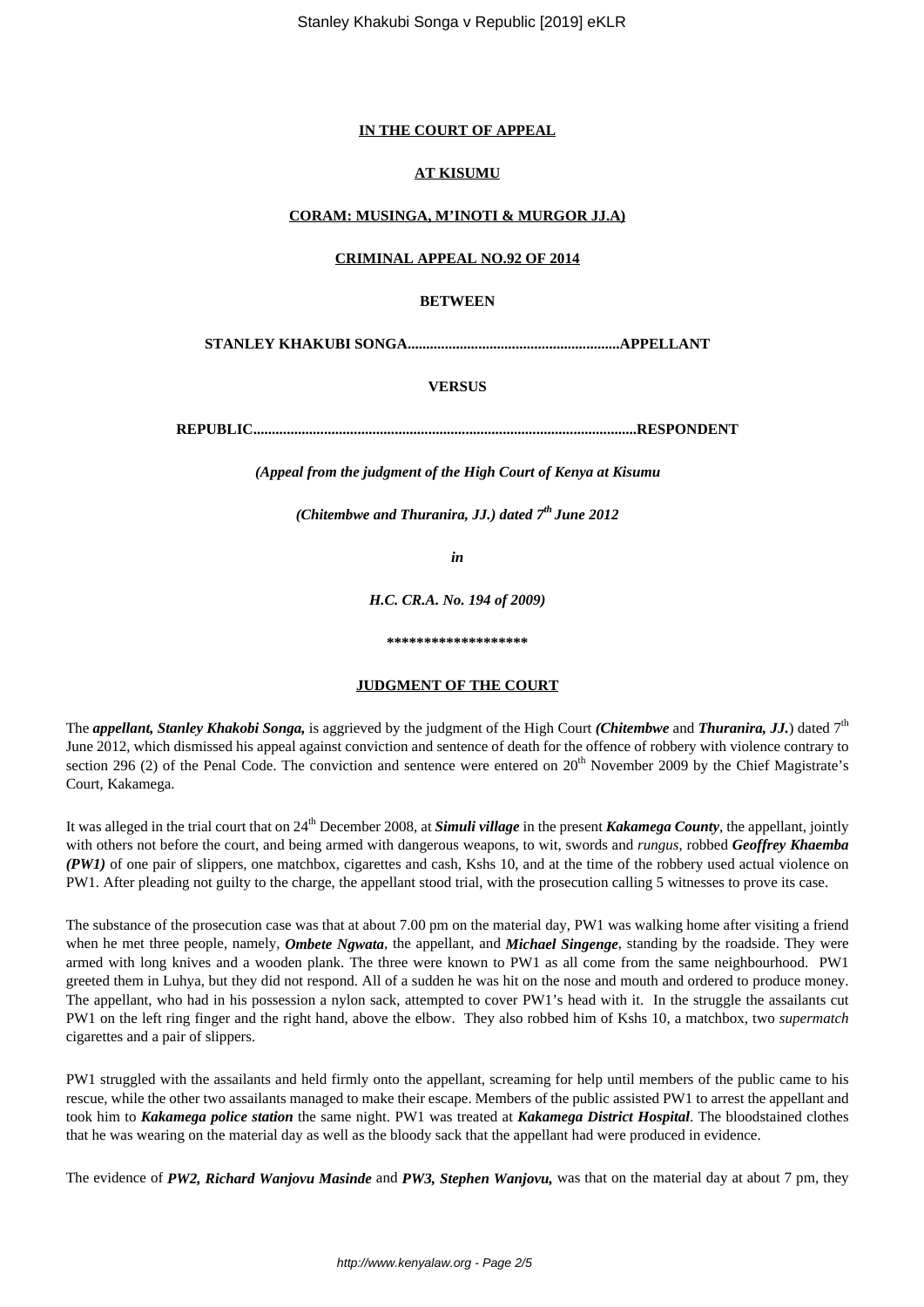were attracted by loud screams from the road and upon going to inquire what was happening, they found PW1 struggling with the appellant. Both the appellant and PW1 were their neighbours and were well known to them. PW1 was screaming and bleeding profusely from the nose and hand. They assisted PW1 to arrest the appellant and took him to Kakamega Police Station.

*PW4, Etiana Francis*, a clinical officer at Kakamega Provincial General Hospital, produced PW1's P3 form which showed that he had sustained a swelling on the head, a lean cut at the back of the head, swollen left upper zone of the chest, a cut wound on the right lower arm and an injury on the left ring finger. He was x-rayed and stitched up. The injuries were inflicted by a sharp object and were classified as harm.

When the appellant was put on his defence, he gave a sworn statement and stated that at about 7 pm on the material day he closed his business and proceeded home. On the way he encountered five members of a vigilante group who ordered him to accompany them to the chief's office. Instead they took him to the home of PW2 where they put him in a *Pajero* vehicle with PW1 and took him to Kakamega police station, where he was locked up and subsequently charged with an offence that he did not commit.

In this second appeal, the appellant, who was represented by M*r. Mauwa,* learned counsel, relied on the judgment of this Court in *George Omondi v. Republic [2005] eKLR* and submitted that the prosecution did not prove beyond reasonable doubt the ingredients of the offence of robbery with violence. He added that save for the complainant, none of the other witnesses testified to seeing the appellant in the company of other persons or being armed with any weapon, and that no weapon or stolen property was recovered from him. He dismissed the prosecution evidence as concocted because all the witnesses were members of the same family.

Next, learned counsel argued that the appellant was convicted on the evidence of only one witness without the trial court warning itself of the danger of relying on such evidence. This, he submitted was a fatal misdirection.

Learned counsel then theorized that the injuries sustained by PW1 could well have been the result of his struggle with the appellant and not necessarily inflicted in the course of a robbery. He added that PW1's property could also have been lost, not in a robbery, but in the course of the struggle between PW1 and the appellant. In his view, that was a plausible defence, which the trial and the first appellate courts ignored without any basis or justification.

Lastly, the appellant urged us to interfere with the sentence of death meted out to the appellant because the Supreme Court has since held the mandatory sentence of death for murder, which is the same case with robbery with violence, is unconstitutional.

*Mr. Ketoo* learned prosecuting counsel, opposed the appeal. He submitted that the ingredients of robbery with violence were proved beyond reasonable doubt. He contended that PW1, whose evidence was accepted by the two courts below, testified that the appellant was in the company of two other persons and that they were armed with long knives and wooden plank. He also submitted that the evidence of PW1 as well as the medical evidence proved that PW1 sustained injuries during the robbery.

On identification of the appellant, it was submitted that he was properly identified by PW1 through recognition and that indeed PW1 recognised all the three assailants whose names he gave out. Turning to the fact that the stolen property was not recovered, counsel urged that a conviction for robbery with violence can still be sustained if the trial court is satisfied, as it was in this case, that a robbery took place. Accordingly we were urged to dismiss the appeal, but on the question of sentence, the respondent left the issue to the determination of the Court.

We have carefully considered the record of appeal, the impugned judgment, the grounds of appeal and the submissions by learned counsel. Since this is a second appeal, by dint of *section 361* of the Criminal Procedure Code, our jurisdiction is limited to questions of law only. The approach of the Court in such an appeal was explained as follows in *Karani v. Republic [2010] 1 KLR 73:*

*"This is a second appeal. By dint of the provisions of section 361 of the Criminal Procedure Code, we are enjoined to consider only matters of law. We cannot interfere with the decision of the superior court on facts unless it is demonstrated that the trial court and the first appellate court considered matters they ought not to have considered or that they failed to consider matters they should have considered or that looking at the evidence as a whole they were plainly wrong in their decision, in which case such omission or commission would be treated as matters of law."*

In our estimation, this appeal raises there questions of law, namely whether the prosecution proved all or any of the ingredients of the offence of robbery with violence; whether the appellant was properly identified as a perpetrator of the robbery with violence;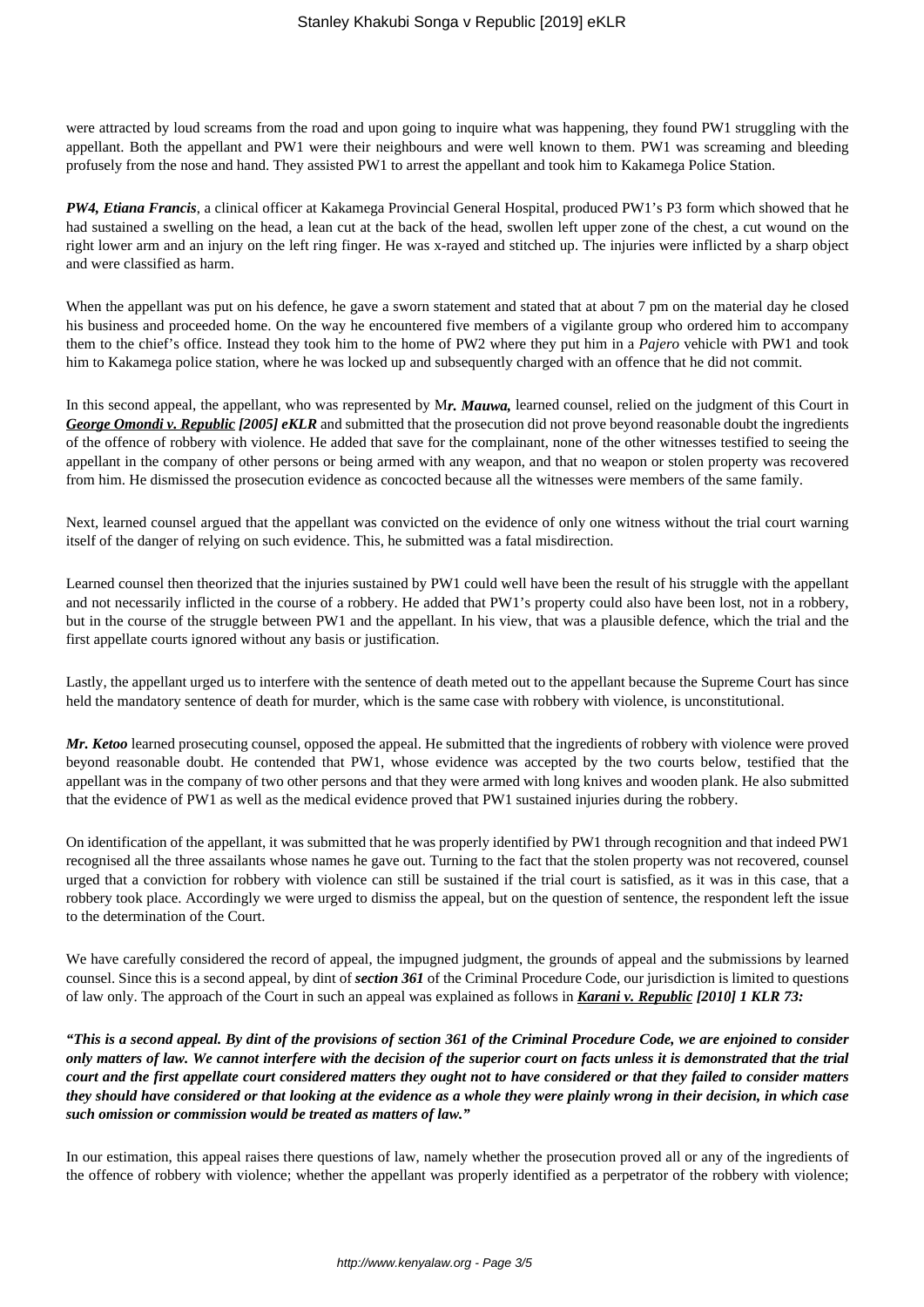and whether we should interfere with the sentence of death that was imposed by the trial court and affirmed by the first appellate court.

On the first issue, it is trite that under section 296(2) of the Penal Code, the offence of robbery with violence can be proved by showing either that the offender was armed with a dangerous or offensive weapon; or that he was in the company of one or more other persons; or that immediately before or immediately after the time of the robbery he wounded, beat, struck or used any other violence on any person. (See *Johana Ndungu v. Republic, Cr. App. No. 116 of 1995*, *Oluoch v. Republic [1985] KLR 549* and *Ganzi & 2 Others v. Republic [2005] 1KLR 52).*

From the evidence, which the two courts below believed and accepted, during the robbery the appellant was in the company of two other persons whom PW1 identified as Ombete Ngwata and Michael Singenge. They were armed with long knives and a wooden plank and during the robbery they inflicted injuries on PW1, which were confirmed by medical evidence and classified as harm. Under *section 143*of the *Evidence Act*, unless specifically required by a provision of the law, which is not the case here, no particular number of witnesses is required to prove any fact. Accordingly, the fact of there having been more than one assailant and their being armed, could be proved by the evidence of PW1 alone if the trial court believed his evidence. As we have already stated, the question of credibility of witnesses is a matter of fact, which has been settled by the two courts below and with which we cannot interfere. Accordingly we do not find any merit in the first ground of appeal.

On the question of identification of the appellant, again with respect, the complaint is totally bereft of merit. Other than the evidence of PW1 that he recognised the appellant and his two accomplices as his neighbours whom he knew by name and spoke to during the robbery, the appellant was arrested at the scene of the robbery. He did not have the opportunity to escape and therefore create a doubt as to his identity. PW1 testified that after the robbery he held onto the appellant as he screamed for help, until PW2 and PW3 came to his rescue and assisted in arresting the appellant at the scene. These two witnesses confirmed that they found PW1, who was bleeding profusely, struggling with the appellant, who is from their neighbourhood. We are satisfied that no question of mistaken identification arises in the circumstances of this appeal.

The last ground relates to sentence. Upon conviction for robbery with violence, the trial court sentenced the appellant to death and the High Court subsequently affirmed that sentence. While sentencing the appellant to death, the trial court expressed itself as follows:

## *"Section 296(2) of the Penal Code provides for a mandatory death sentence, which I hereby pronounce. The accused is sentenced to death."*

On 14<sup>th</sup> December 2017, the Supreme Court has held in *Francis Karioko Muruatetu & Another v. Republic, SC Pet. No. 16 of* 2015 that the mandatory death sentence prescribed for the offence of murder by section 204 of the Penal Code is unconstitutional. The Court expressed itself in these terms:

*"Section 204 of the Penal Code deprives the Court of the use of judicial discretion in a matter of life and death. Such law can only be regarded as harsh, unjust and unfair. The mandatory nature deprives the Courts of their legitimate jurisdiction to exercise discretion not to impose the death sentence in an appropriate case. Where a Court listens to mitigating circumstances but has, nevertheless, to impose a set sentence, the sentence imposed fails to conform to the tenets of fair trial that accrue to accused persons under Article 25 of the Constitution; an absolute right."*

It cannot be gainsaid that *Francis Karioko Muruatetu & Another v. Republic* (supra) concerned the interpretation and application of section 204 of the Penal Code on the offence of murder. However it is equally true that section 296(2) of the Penal Code on robbery with violence proceeds on the same footing as section 204 of the Penal Code by prescribing a mandatory sentence of death for a person convicted of the offence of robbery with violence or attempted robbery with violence. In terms of legal principle, we are persuaded that there is no reason why the reasoning of the Supreme Court, which holds that the mandatory death sentence is unconstitutional, should not apply to the offence of robbery with violence, in respect of which the Penal Code prescribes a mandatory sentence of death.

That is the approach that this Court took in *Willam Okungu Kittiny v. Republic, Cr. App. No. 56 of 2013* and in *George Munyuhi Kihunyu v Republic, Cr. App. No. 156 of 2016*. In the former case, this Court stated as follows: